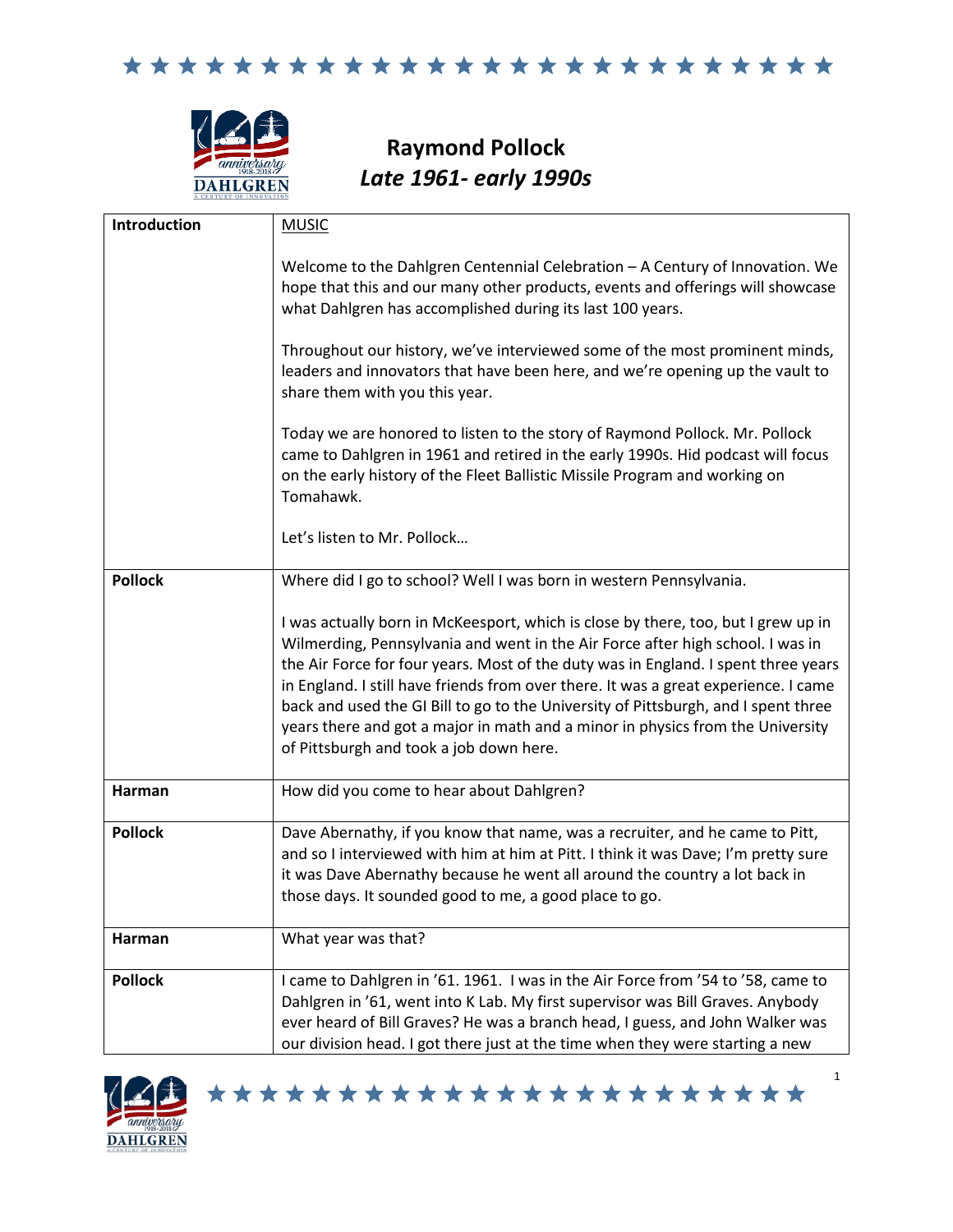|                | project, and it was called the Fleet Ballistic Missile Program, and they had one<br>employee, Gerry Byron. So I went with Gerry, and he used to take me out to<br>Minneapolis to CDC; they were doing the computer work at the time, the<br>original work. And they were using CDC computers, militarized computers to go<br>onto submarines. And so I got my foot in the door early. They wanted two or<br>three of us over in the program at the time. And we gradually expanded and<br>expanded and became what is today the Fleet Ballistic Missile Program<br>I took time off in '65 and '66 to go to the University of Virginia. It was the first<br>year they had a computer science program at Virginia. I was one of the first<br>graduate students they had in computer science.<br>I was one of the first people in the FBM Program. And I was in the program from<br>'61 until '82. I was a branch head. There were two divisions. There was a<br>Geoballistics Analysis Division, and there was a Program Division that did quality<br>assurance, and we did the programming for the Fleet Ballistic Missile Program. I<br>remember one of the highlights I had was addressing The original admiral of the<br>Fleet Ballistic Missiles.<br>And I gave him a talk on computing, what it meant, and what higher level<br>language it meant, and what we were trying to do down here at Dahlgren. I<br>thought that was a highlight. He was a very nice man. He was the original<br>admiral, actually. It wasn't Raborn. And he had a stutter, of all things. One of<br>the great stories that I know that I will reveal is he and John Walker, who also<br>stuttered, together having a talk. I wasn't there, but I heard about it later. It was<br>a good story. They had a little trouble conversing. But he was a very nice man<br>and the leader of the FBM Program for quite a while. |
|----------------|-------------------------------------------------------------------------------------------------------------------------------------------------------------------------------------------------------------------------------------------------------------------------------------------------------------------------------------------------------------------------------------------------------------------------------------------------------------------------------------------------------------------------------------------------------------------------------------------------------------------------------------------------------------------------------------------------------------------------------------------------------------------------------------------------------------------------------------------------------------------------------------------------------------------------------------------------------------------------------------------------------------------------------------------------------------------------------------------------------------------------------------------------------------------------------------------------------------------------------------------------------------------------------------------------------------------------------------------------------------------------------------------------------------------------------------------------------------------------------------------------------------------------------------------------------------------------------------------------------------------------------------------------------------------------------------------------------------------------------------------------------------------------------------------------------------------------------------------------------------------------------------------------------|
| <b>Staton</b>  | At what point did General Electric? I guess when I came in '69, virtually<br>everything was GE. Didn't they even manufacture the computers?                                                                                                                                                                                                                                                                                                                                                                                                                                                                                                                                                                                                                                                                                                                                                                                                                                                                                                                                                                                                                                                                                                                                                                                                                                                                                                                                                                                                                                                                                                                                                                                                                                                                                                                                                           |
| <b>Pollock</b> | Yes.                                                                                                                                                                                                                                                                                                                                                                                                                                                                                                                                                                                                                                                                                                                                                                                                                                                                                                                                                                                                                                                                                                                                                                                                                                                                                                                                                                                                                                                                                                                                                                                                                                                                                                                                                                                                                                                                                                  |
| <b>Staton</b>  | That went on the MK 84 for the Polaris-                                                                                                                                                                                                                                                                                                                                                                                                                                                                                                                                                                                                                                                                                                                                                                                                                                                                                                                                                                                                                                                                                                                                                                                                                                                                                                                                                                                                                                                                                                                                                                                                                                                                                                                                                                                                                                                               |
| <b>Pollock</b> | I spent my time going to CDC in Minneapolis because they were doing the<br>programming work on their computers, which were CDC computers, militarized<br>CDC computers. The rest of the weapons system was GE. So I spent time out at<br>Minneapolis at the Strutwear building, which is downtown Minneapolis. They<br>had quarters like we used to have here, which was a clothing manufacturing<br>building. They had two floors of the building, and that's where they did their<br>programming at that time. We had people that would go out there and spend<br>months at a time, as a matter of fact. I'd go out there myself and spend weeks<br>at a time. At 19° below 0, that's a [laughs]. That's what it was, my memory of                                                                                                                                                                                                                                                                                                                                                                                                                                                                                                                                                                                                                                                                                                                                                                                                                                                                                                                                                                                                                                                                                                                                                                  |



\*\*\*\*\*\*\*\*\*\*\*\*\*\*\*\*\*\*\*\*\*\*\*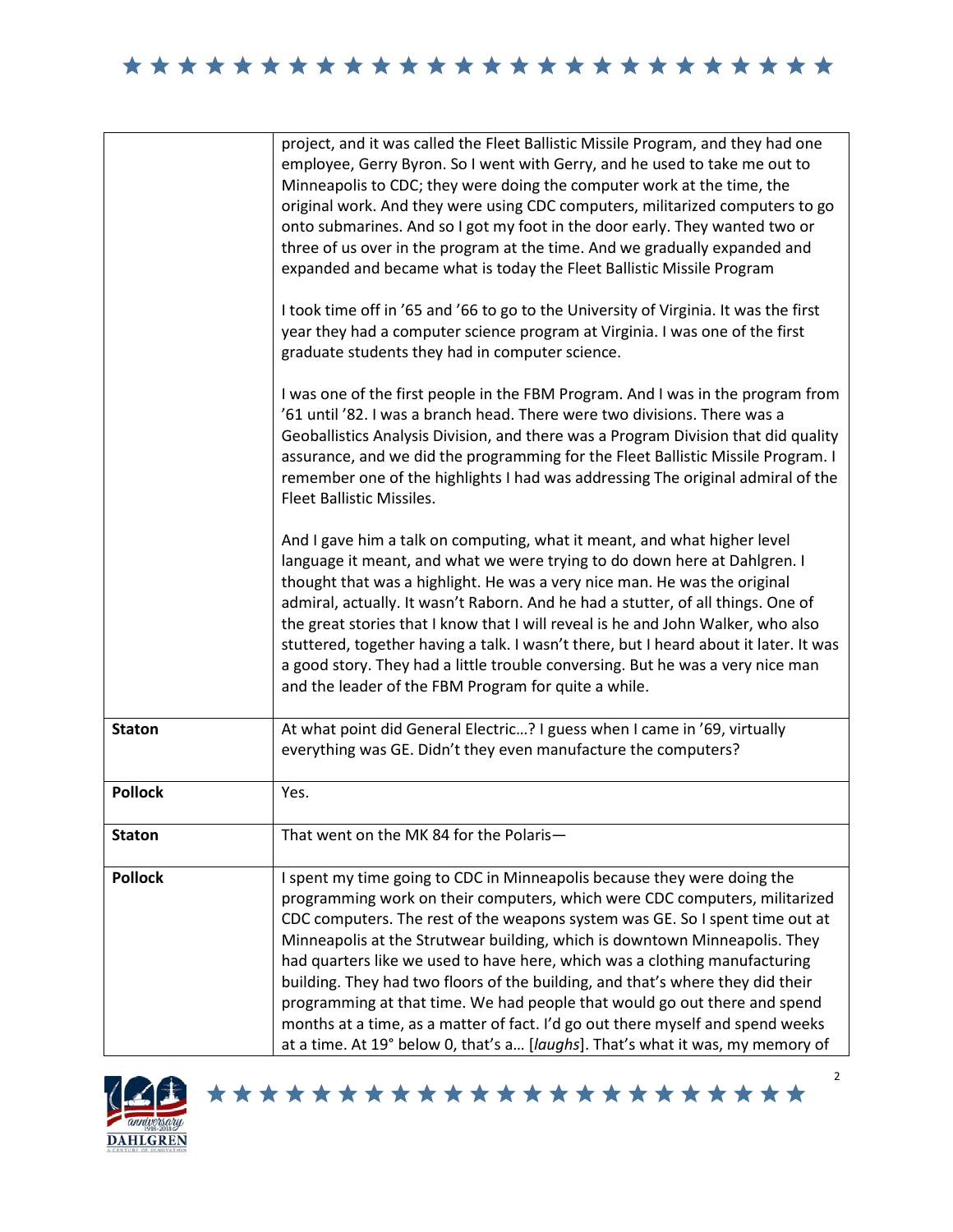|                | being in downtown Minneapolis, it was 19° below 0.                                                                                                                                                                                                                                                                                                                                                                                                                                                                                                                                                                                                                                                                                                                                                                                                                                                                                                                                                                                                                                                                                                                                                                         |
|----------------|----------------------------------------------------------------------------------------------------------------------------------------------------------------------------------------------------------------------------------------------------------------------------------------------------------------------------------------------------------------------------------------------------------------------------------------------------------------------------------------------------------------------------------------------------------------------------------------------------------------------------------------------------------------------------------------------------------------------------------------------------------------------------------------------------------------------------------------------------------------------------------------------------------------------------------------------------------------------------------------------------------------------------------------------------------------------------------------------------------------------------------------------------------------------------------------------------------------------------|
| Harman         | You're still talking '61, '62, or '63, somewhere in there?                                                                                                                                                                                                                                                                                                                                                                                                                                                                                                                                                                                                                                                                                                                                                                                                                                                                                                                                                                                                                                                                                                                                                                 |
| <b>Pollock</b> | '61, '62, something like that. And then I would go to Pittsville, Massachusetts,<br>which is where GE was. And we would test the systems up there on the actual<br>hardware that was going to go aboard the ships. And we got into the game,<br>taking over for CDC and doing the rest of the programming after that. Dahlgren<br>did the rest of the programming and still does to this day.<br>'61 to '82, and part of that time, I was a branch head, a good bit of the time, of                                                                                                                                                                                                                                                                                                                                                                                                                                                                                                                                                                                                                                                                                                                                        |
|                | the Programming Branch. We did some things like try to revolutionize how we<br>did things and do things in higher-level languages. I wrote a compiler, as a<br>matter of fact, when I was in there. I was head of the division, but I wasn't head<br>at that time. I wrote a partial compiler that would take arithmetic statements<br>and put them into computer programming.                                                                                                                                                                                                                                                                                                                                                                                                                                                                                                                                                                                                                                                                                                                                                                                                                                             |
| Harman         | Who was running the FBM Program at that time?                                                                                                                                                                                                                                                                                                                                                                                                                                                                                                                                                                                                                                                                                                                                                                                                                                                                                                                                                                                                                                                                                                                                                                              |
| <b>Pollock</b> | There were two divisions. They finally came up to the divisions. Dave Brown ran<br>the Analysis Division, and Dick Gros ran the Programming Division, the division<br>that did the quality assurance and programming and engineering. All the<br>engineering stuff was in there. The analysts and the people that did the<br>equations and programs and all of the research, so to speak, on geoballistics,<br>which was necessary to know how to do it, were in the Analysis Division, which<br>had people like Carlton Duke and Ray Hughey and people like that in that group.<br>And our group was this group along with Jack Carlock, who was the head of the<br>facilities.                                                                                                                                                                                                                                                                                                                                                                                                                                                                                                                                           |
|                | Walt Warner was our branch head. He eventually went down to the<br>Programming Branch, which was in K, but it was for the general purpose<br>computers in K. It wasn't for the Fleet Ballistic Missile Program, and I took over<br>as the branch head. I don't have an actual date as to when I did that. I was<br>branch head for a long time until '82, and a new program had sprung up. A guy<br>named Wayne Harman and Jim Blackwelder came and visited me one day in my<br>office and said, "We need some help. We're trying to establish a new program<br>for the Joint Cruise Missile Project Office, and we need some people to put into<br>the Air Force version of it," which was a ground-launched cruise missile. I like to<br>explore new things, so I gave them two people, Sonny Akin and Becky<br>Edmondson, and they worked on evaluating the Air Force system, helping on<br>that part of it. And then gradually we became a program office-well, not really.<br>We became a working group, I guess. And I left my job as a branch head and<br>took over this job as head of the Tomahawk Cruise Missile Program, and we<br>started hiring people. We got a little support. Dave Brown was a big help, I |

\*\*\*\*\*\*\*\*\*\*\*\*\*\*\*\*\*\*\*\*\*\*\*

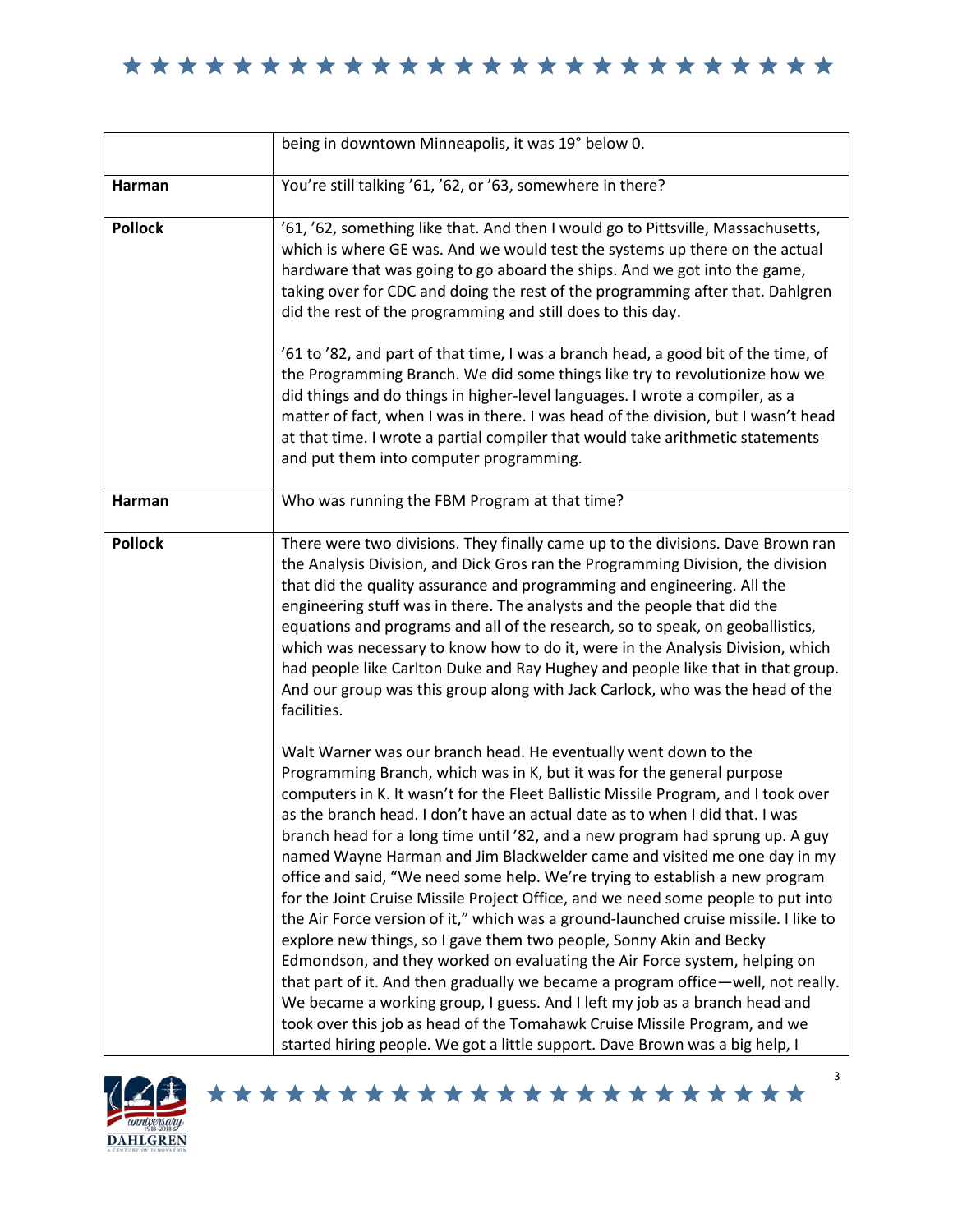|                | think, in pushing it with Jim and Wayne and getting some input with the<br>Program Office, which is up in Washington. It was not part of NAVSEA; it was a<br>separate program office. The Tomahawk Cruise Missile office, which is a little<br>different.                                                                                                                                                                                                                                                                                                                                                                                                                                                                                                                                                                                                                                                                                                                                                                       |
|----------------|---------------------------------------------------------------------------------------------------------------------------------------------------------------------------------------------------------------------------------------------------------------------------------------------------------------------------------------------------------------------------------------------------------------------------------------------------------------------------------------------------------------------------------------------------------------------------------------------------------------------------------------------------------------------------------------------------------------------------------------------------------------------------------------------------------------------------------------------------------------------------------------------------------------------------------------------------------------------------------------------------------------------------------|
| Harman         | It was a PM-3, or something like that.                                                                                                                                                                                                                                                                                                                                                                                                                                                                                                                                                                                                                                                                                                                                                                                                                                                                                                                                                                                          |
| <b>Pollock</b> | The FBM Program was not in NAVSEA either, although, kind of we were<br>supposed to be working for NAVSEA at NWL [Naval Weapons Laboratory]. The<br>biggest program that we had was the FBM Program at the time. It was out of<br>the Program Office, which is eventually what the cruise missile became-a<br>program office separate from NAVSEA and NAVAIR [Naval Air Systems<br>Command] and so forth. And it was up across the street from NAVSEA. It was<br>located up there in Crystal City, and so we spent a lot of time in Crystal City back<br>in those days. We started hiring people, and some early hires were I think we<br>brought Art Green aboard fairly soon after that, and we hired Gay Galyen,<br>Peggy Brown, and we hired graduates out of Mary Washington.                                                                                                                                                                                                                                               |
| Harman         | Were you ever involved with the efforts by some of the contractors to take over<br>the work down here?                                                                                                                                                                                                                                                                                                                                                                                                                                                                                                                                                                                                                                                                                                                                                                                                                                                                                                                          |
| <b>Pollock</b> | That was always the case.                                                                                                                                                                                                                                                                                                                                                                                                                                                                                                                                                                                                                                                                                                                                                                                                                                                                                                                                                                                                       |
| Harman         | That came up a lot. Every year or two, somebody wanted to take over the work<br>down here.                                                                                                                                                                                                                                                                                                                                                                                                                                                                                                                                                                                                                                                                                                                                                                                                                                                                                                                                      |
| <b>Pollock</b> | We had a pretty solid group that we worked with in SP [Special Programs]<br>uptown. Dave Gold-I must mention Dave. He was our technical guru. And Bob<br>Mitchell and people like that that were in the Program Office. And we started<br>doing such good work for them, I think, that they supported us and liked our<br>presence. It was a different way of doing business than what a lot of the<br>programs were. A lot of the programs were supporting the Program Office and<br>supporting the contractors doing things, like Aegis for example. Aegis-the<br>contractor, RCA, did most of the work on the program and things like that over<br>the years. I think. That was my opinion anyway. We provided a support activity.<br>We had a \$16.8 million budget in '84, and in '86/'87 it climbed to \$18 million<br>dollars. That was pretty significant. That was a lot of money. And we had lots of<br>MILCONs [Military Construction]. Mr. Harman was a big helper in getting those<br>MILCONs, I'll tell you that. |
| Harman         | We started Tomahawk in K Department.                                                                                                                                                                                                                                                                                                                                                                                                                                                                                                                                                                                                                                                                                                                                                                                                                                                                                                                                                                                            |
| <b>Pollock</b> | Correct. It was in K Department for two years, '82 to '84. We were hiring people<br>and bringing them on board and sloughing them into offices where we could.                                                                                                                                                                                                                                                                                                                                                                                                                                                                                                                                                                                                                                                                                                                                                                                                                                                                  |



\*\*\*\*\*\*\*\*\*\*\*\*\*\*\*\*\*\*\*\*\*\*\*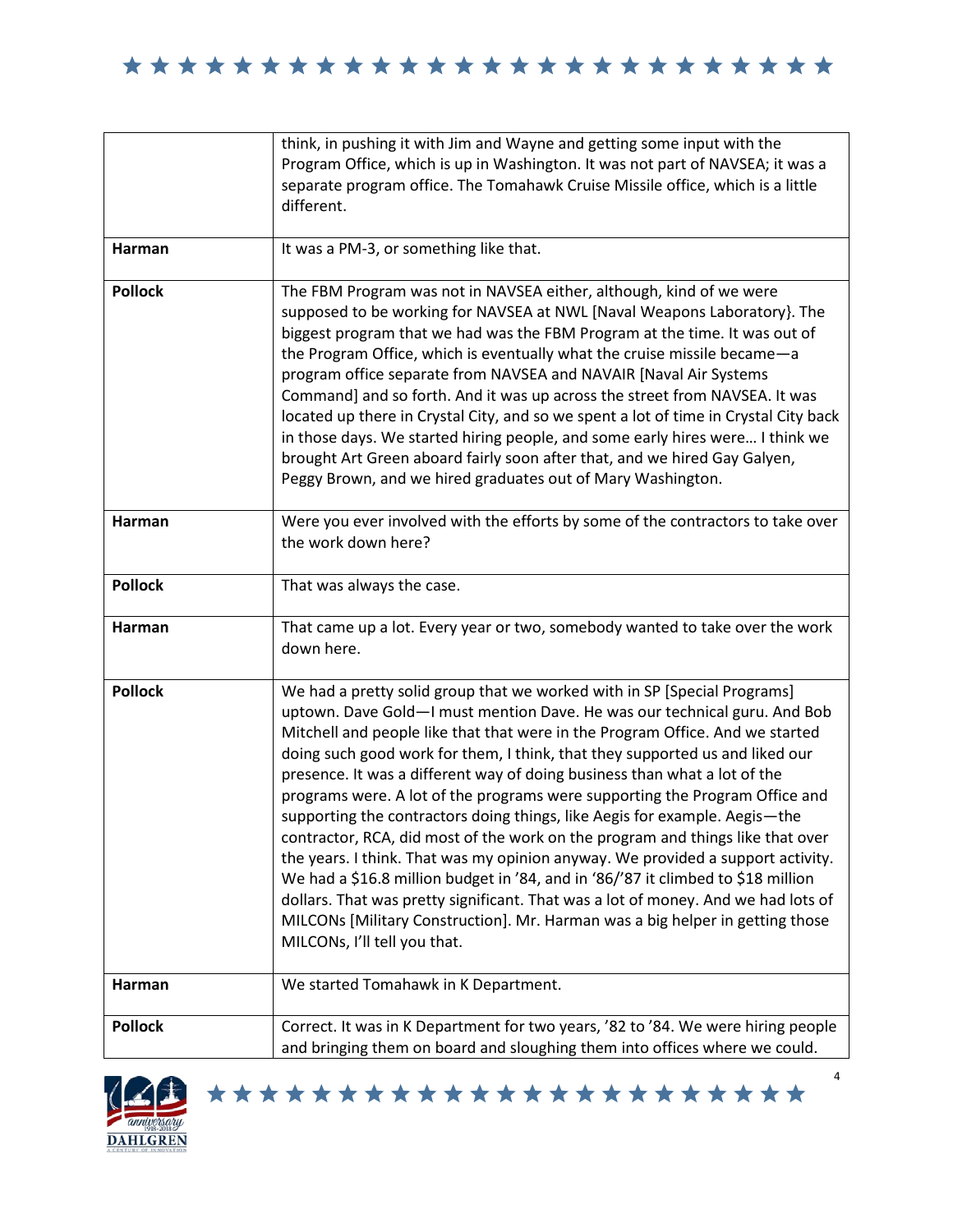|                | We got an old garage to bring equipment into. It was right by Hangar 2. If you<br>recall Hangar 1, right by Hangar 1 around that curve, there was a little building<br>sitting there. It was a garage at one time. We turned that into a lab. When we<br>went into N Department, we went to trailers, and we were in trailers for a while<br>close to the N Department building, which is 1500?                                                                                                                                                                                                                                                                                                                                                                                                                                                                                                 |
|----------------|-------------------------------------------------------------------------------------------------------------------------------------------------------------------------------------------------------------------------------------------------------------------------------------------------------------------------------------------------------------------------------------------------------------------------------------------------------------------------------------------------------------------------------------------------------------------------------------------------------------------------------------------------------------------------------------------------------------------------------------------------------------------------------------------------------------------------------------------------------------------------------------------------|
| <b>Staton</b>  | Yes, 1500's the building.                                                                                                                                                                                                                                                                                                                                                                                                                                                                                                                                                                                                                                                                                                                                                                                                                                                                       |
| <b>Pollock</b> | And we were in an annex of 1500 and sharing a trailer with some other people<br>from either E Department or from another part of N. I can't remember where<br>they were. Bill Fontana and those people. And then we finally got our own<br>trailer over by Hangar 2, and we stuffed everybody into that trailer. We were<br>right in front of Hangar 2, and it was a trailer.                                                                                                                                                                                                                                                                                                                                                                                                                                                                                                                   |
| Harman         | The hangar was 194, and we were 194T.                                                                                                                                                                                                                                                                                                                                                                                                                                                                                                                                                                                                                                                                                                                                                                                                                                                           |
| <b>Pollock</b> | Yeah, that's what they called it, 194T.                                                                                                                                                                                                                                                                                                                                                                                                                                                                                                                                                                                                                                                                                                                                                                                                                                                         |
|                | When we went into the trailers, we had probably thirty or forty people that we<br>put into those trailers. We had one office where the people had to go in by the<br>numbers because there was no The desks were right next to each other. You<br>had to go through the other desks.                                                                                                                                                                                                                                                                                                                                                                                                                                                                                                                                                                                                            |
|                | That was Jim Blackwelder's shop, if you recall--                                                                                                                                                                                                                                                                                                                                                                                                                                                                                                                                                                                                                                                                                                                                                                                                                                                |
| Harman         | Desks were more important than people.                                                                                                                                                                                                                                                                                                                                                                                                                                                                                                                                                                                                                                                                                                                                                                                                                                                          |
| <b>Pollock</b> | --and Charlie Naples and people like that. We had three or four together, but<br>they had to get in. They had to get in in order. We were really crowded. We had<br>very little room.                                                                                                                                                                                                                                                                                                                                                                                                                                                                                                                                                                                                                                                                                                           |
| <b>Staton</b>  | Were those trailers located where the current Tomahawk Building is?                                                                                                                                                                                                                                                                                                                                                                                                                                                                                                                                                                                                                                                                                                                                                                                                                             |
| <b>Pollock</b> | We had a little building there that we used for a lab. The first MILCON we got<br>was to improve that laboratory so we could get out of the trailers. I'll tell you<br>the story I was going to tell you before. Admiral Hostettler came down, and we<br>briefed him, and we took him for a tour, and we took him down to our garage.<br>He blew up. He really was upset when he saw what working conditions we had.<br>He chewed out Oliver Braxton. He was so mad. But he helped us get those<br>MILCONs. He understood that we were important to his program. So the<br>briefing worked, but it worked in the wrong way from the Center point of view<br>because the Center looked like they weren't supporting us enough from his<br>point of view. He was sending money, and he intended to send more, but he<br>helped us get those MILCONs, I think. Wayne would know more about that, I |

\*\*\*\*\*\*\*\*\*\*\*\*\*\*\*\*\*\*\*\*\*\*\*

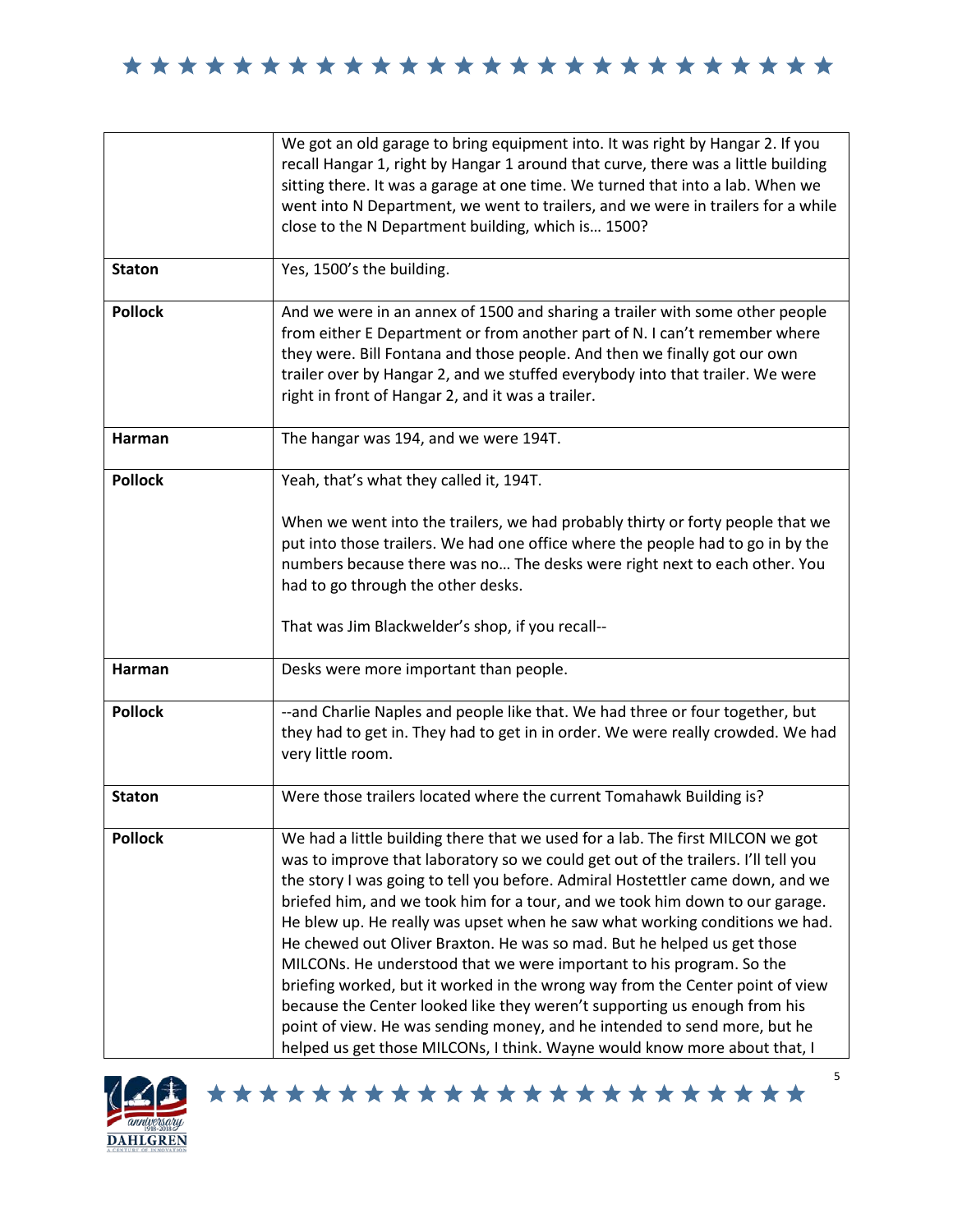|                | think, than I would. He and Calvin [Coates] worked MILCON pretty good. But<br>that was a turning point, when he came down to visit us and saw what kind of<br>conditions we had in his lab. It was an old garage and it was stuffed with<br>equipment and people. It was not ideal conditions, and so we ended up with<br>three MILCONs, three military construction projects. One [was] to improve the<br>laboratory next to our trailer, we had another old building there, and we made<br>that the laboratory. And then the second one was the big building, which is<br>attached to it over there, still is over there. 1580. And then there's been a third<br>one since then, another MILCON, to put another side to that building. That was<br>after I left. |
|----------------|--------------------------------------------------------------------------------------------------------------------------------------------------------------------------------------------------------------------------------------------------------------------------------------------------------------------------------------------------------------------------------------------------------------------------------------------------------------------------------------------------------------------------------------------------------------------------------------------------------------------------------------------------------------------------------------------------------------------------------------------------------------------|
|                | Anyway, '82 to '84, we were in K Department, and then we moved to N<br>Department. We became a division in N Department at that time, I guess. And<br>our budget kept climbing up to \$18 million, as I mentioned already. People-<br>wise, we were around 125 to 150 people eventually in the new building when<br>we had room for then, but we started with a much smaller group than that. And<br>we hired a lot of people from the outside. We got a lot of people that wanted to<br>come work for us because we were doing the right kind of work, I think, original<br>work.                                                                                                                                                                                 |
|                | Groundbreaking for the Tomahawk weapon system development facility was<br>October of '87.                                                                                                                                                                                                                                                                                                                                                                                                                                                                                                                                                                                                                                                                          |
|                | Well, let me tell you about the Tomahawk Program. I was the program manager<br>of the Tomahawk Program. We had parts from almost all the departments<br>working it. We had systems safety doing safety things; we had the Hangar 2<br>[Misspoken. Actually is Hangar 1 / Building 150] people doing                                                                                                                                                                                                                                                                                                                                                                                                                                                                |
| Harman         | HERO [Hazards of Electromagnetic Radiation to Ordnance]?                                                                                                                                                                                                                                                                                                                                                                                                                                                                                                                                                                                                                                                                                                           |
| <b>Pollock</b> | HERO, yes, hazards of electronic warfare. Joe Miller and people like that worked<br>for me. That was out of Hangar 1, I guess. In Hangar 2, we had a group from F<br>Department that worked on an anti-submarine warfare part of the program, if I<br>recall. You remember that? They were right across the street from us when we<br>were in that trailer. We used to work with them. Peggy Brown eventually<br>moved over there from our group and became a branch head over there. That<br>was Harry Lewis and his crew over there. So they were part of the program;<br>they were doing programming, too, original work and original analysis. Norm<br>Porter, Manley Turner, people like that were over there, and they worked for<br>us, too.                |
| Harman         | That was the OTH part of the program.                                                                                                                                                                                                                                                                                                                                                                                                                                                                                                                                                                                                                                                                                                                              |



\*\*\*\*\*\*\*\*\*\*\*\*\*\*\*\*\*\*\*\*\*\*\*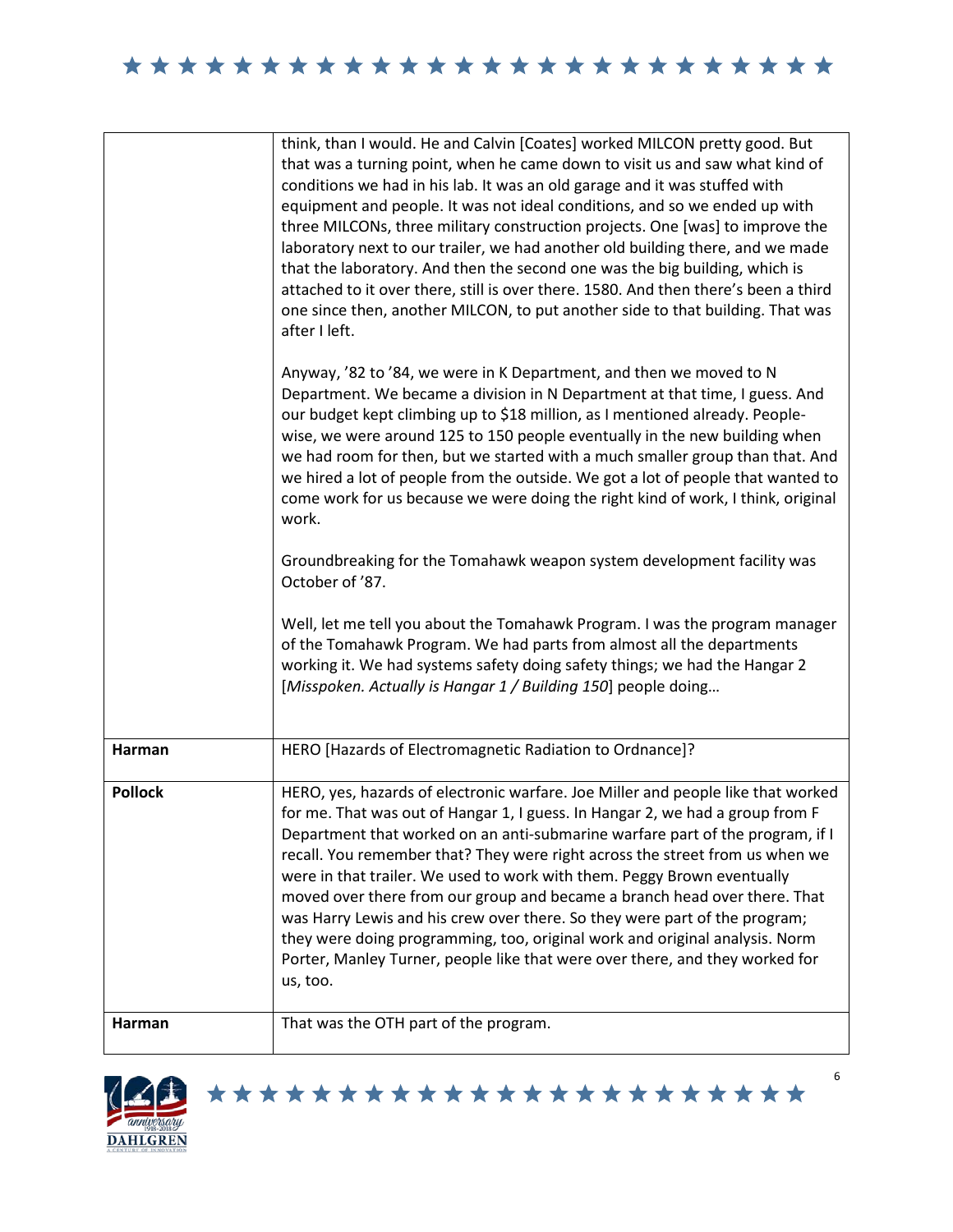| <b>Pollock</b> | Right, "over-the-horizon." I was program manager over all that. One of the<br>biggest compliments that I ever-that I really liked was Lem Hill, one day, picked<br>me up. I was over at the Officers' Club. He picked me up in his car. He says,<br>"Come ride with me." And he says, "I didn't think you would be able to handle<br>that job, but you've done a good job." That really pleased me. He was the<br>technical director.                                                                                                                                                                                                                                                                                                                                                                                                                                                                                                                                                                                                                                                                       |
|----------------|-------------------------------------------------------------------------------------------------------------------------------------------------------------------------------------------------------------------------------------------------------------------------------------------------------------------------------------------------------------------------------------------------------------------------------------------------------------------------------------------------------------------------------------------------------------------------------------------------------------------------------------------------------------------------------------------------------------------------------------------------------------------------------------------------------------------------------------------------------------------------------------------------------------------------------------------------------------------------------------------------------------------------------------------------------------------------------------------------------------|
| <b>Staton</b>  | So what year did you retire?                                                                                                                                                                                                                                                                                                                                                                                                                                                                                                                                                                                                                                                                                                                                                                                                                                                                                                                                                                                                                                                                                |
| <b>Pollock</b> | I guess in '91 I was the E50 division head, so I guess I was retired by '93. That<br>sounds about right. '92 or '93. I had a varied career that I was in: K Department,<br>N Department, and E Department, and I worked with all the other departments,<br>too, including White Oak. When I was the division head of that last division, I<br>had one branch at White Oak and two or three branches at Dahlgren. I would<br>work like three days at Dahlgren, and then I would go up to White Oak for a<br>couple of days a week or every two weeks at White Oak. It was a broadening<br>experience, but I was tired of that pretty quick. And of course they got rid of<br>White Oak.<br>I thought I had a pretty broad experience both in K Department and in N<br>Department and in support departments. In the job in Tomahawk, I got to know<br>an awful lot of people all over the base, in finance departments, everywhere. I                                                                                                                                                                        |
|                | was pleased with my career. I thought it was-                                                                                                                                                                                                                                                                                                                                                                                                                                                                                                                                                                                                                                                                                                                                                                                                                                                                                                                                                                                                                                                               |
| Harman         | Well what'd you do after you retired?                                                                                                                                                                                                                                                                                                                                                                                                                                                                                                                                                                                                                                                                                                                                                                                                                                                                                                                                                                                                                                                                       |
| <b>Pollock</b> | I rested for quite a while! I'm still active in Fredericksburg and am part of the<br>Fredericksburg Personal Computer Users Group and things like that, but I<br>haven't been doing much with the base. I come over for retirement ceremonies<br>of my friends and get to see people that way occasionally. I retired.<br>I shouldn't say that. When I retired, I went to work for a group that was<br>supporting the base and working out of the old bank building in downtown<br>Fredericksburg.<br>SCCI. And we were in the basement of that building, the old bank building. And<br>then we moved up to the floor that has the balcony looking out over the street.<br>And I worked for them for two or three years, but I worked part-time. I could<br>walk from my house, across the field. It was a mile, and I would work for five<br>hours or something and walk home. It was nice. I wasn't called upon to come<br>down to Dahlgren too many times. It was nice to be able to do that from my<br>house.<br>I got hired for a little bit by one of the companies up in Crystal City to try to help |
|                |                                                                                                                                                                                                                                                                                                                                                                                                                                                                                                                                                                                                                                                                                                                                                                                                                                                                                                                                                                                                                                                                                                             |

\*\*\*\*\*\*\*\*\*\*\*\*\*\*\*\*\*\*\*\*\*\*\*

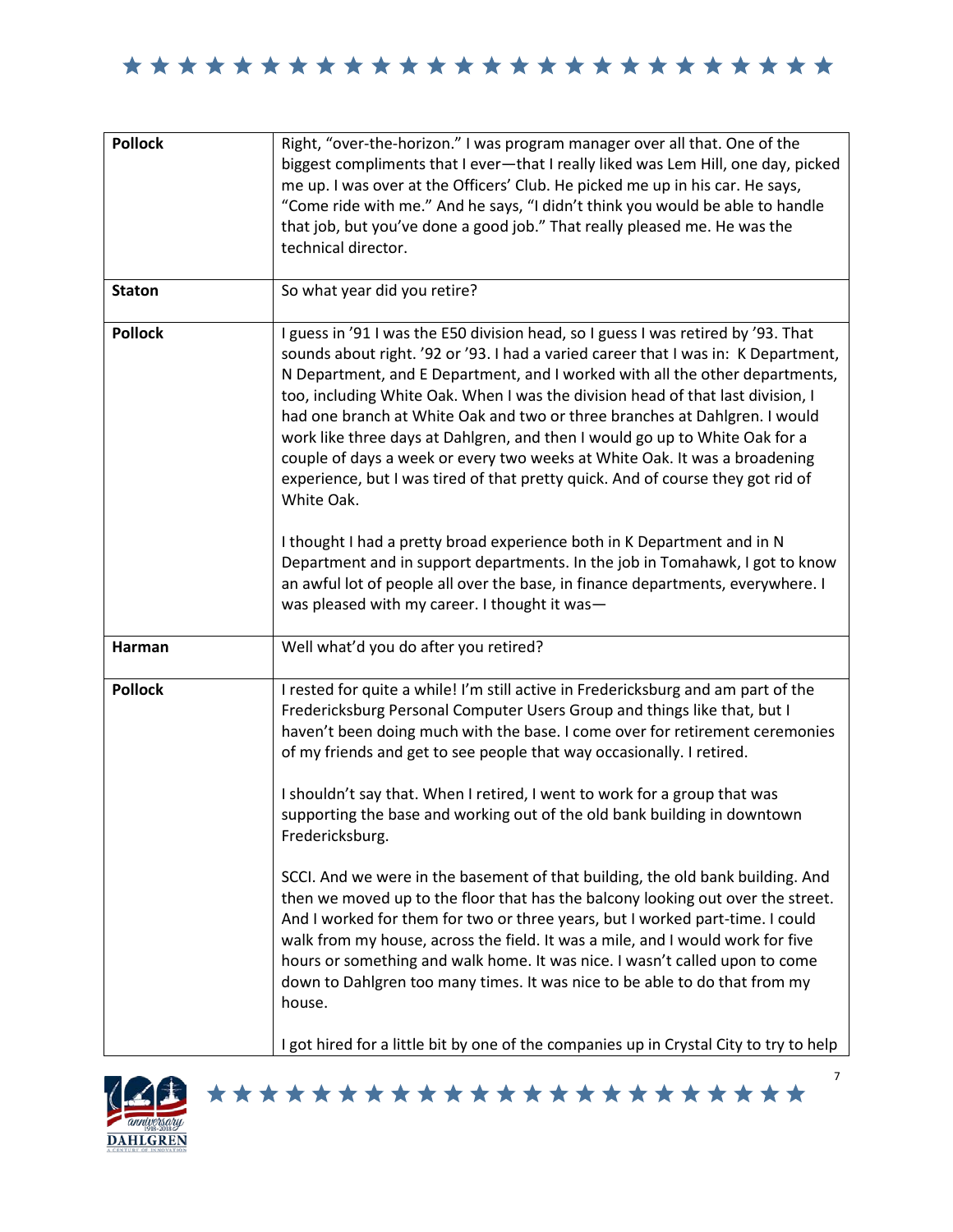|                | them win a contract with NAVSEA. It was an Aegis-type contract; it had<br>something to do with Aegis. It was one of the Aegis contractors. I worked for<br>them for maybe six months and used to commute up there, but that can get old<br>really fast. I didn't really care for that too much.<br>Dahlgren was a wonderful experience. I had a wonderful career here. And I still<br>know a lot of people and love them, too. They're a wonderful bunch of people<br>that live around here. [They] even get me on the base occasionally.<br>I had a pretty broad career. I've tried to tell you a few stories that were<br>worthwhile, I thought. Looking through my papers, I found I had a lot of |
|----------------|------------------------------------------------------------------------------------------------------------------------------------------------------------------------------------------------------------------------------------------------------------------------------------------------------------------------------------------------------------------------------------------------------------------------------------------------------------------------------------------------------------------------------------------------------------------------------------------------------------------------------------------------------------------------------------------------------|
|                | information. I didn't know dates. I'm not good at dates, so I had to go back and<br>try to manufacture them. I wrote in some things here. I gave talks at the War<br>College, too. I took some courses here at the War College. War College courses<br>that were given here. I think they probably still do that at the new Mary<br>Washington joint center out there. I am a member of the Dahlgren Museum. I<br>haven't been real active                                                                                                                                                                                                                                                           |
| Harman         | One question I wanted to ask you. You mentioned Dave Gold in passing. What<br>do you remember about Dave? What memory do you have of Dave?                                                                                                                                                                                                                                                                                                                                                                                                                                                                                                                                                           |
| <b>Pollock</b> | I think he was brilliant, probably. He was a very, very smart man. He was our<br>mentor. He was the guy that brought us along and taught us things and argued<br>with us and kept us straight, I think. He had some great helpers. John Cate was a<br>real good friend of mine, and he worked for Dave. And Bob Mitchell, and [Dick]<br>D'Antonio. D'Antonio would fall asleep at every meeting and wake up and ask a<br>question. Nice fellow. It was a good staff. It was a good staff because they had a<br>good technical head, who was Dave Gold. That was in the fire control part of<br>the Project Office.                                                                                   |
| <b>Harman</b>  | SP-23.                                                                                                                                                                                                                                                                                                                                                                                                                                                                                                                                                                                                                                                                                               |
| <b>Pollock</b> | I remember him fondly because he was a good person, a nice person, and he<br>was real smart, and he taught you a lot. He really did. One of the things we<br>spent an awful lot of time on was "what ifs." I consider the FBM Program the<br>outstanding program in the U.S. Navy, maybe in the U.S. government, the top<br>weapons system ever produced because it's never been fired, never been used.<br>It's never been used in anger. It's never been used at all, and it's still out there,<br>and it's still cruising around out there as a deterrent. It's a deterrent. It's been a<br>successful deterrent that hasn't had problems.                                                        |
| Harman         | They still launch missiles every month or something.                                                                                                                                                                                                                                                                                                                                                                                                                                                                                                                                                                                                                                                 |
| <b>Pollock</b> | Yeah, but I consider it the most successful program I've heard of because it's                                                                                                                                                                                                                                                                                                                                                                                                                                                                                                                                                                                                                       |



\*\*\*\*\*\*\*\*\*\*\*\*\*\*\*\*\*\*\*\*\*\*\*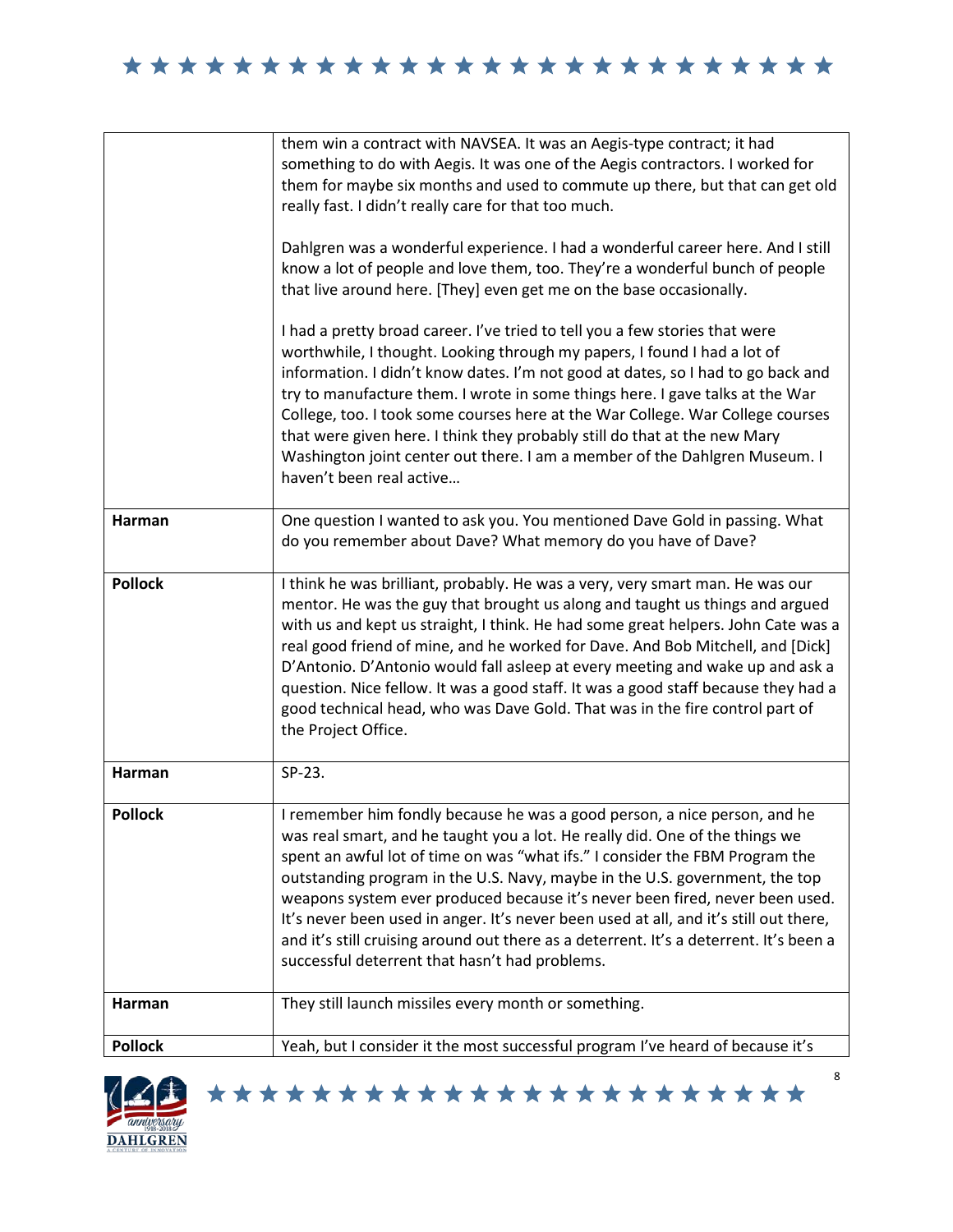|                | never been used in anger.                                                                                                                                                                                                                                                                                                                                                                                                                                                                                                                                                                                                                                                                                                                                                                                              |
|----------------|------------------------------------------------------------------------------------------------------------------------------------------------------------------------------------------------------------------------------------------------------------------------------------------------------------------------------------------------------------------------------------------------------------------------------------------------------------------------------------------------------------------------------------------------------------------------------------------------------------------------------------------------------------------------------------------------------------------------------------------------------------------------------------------------------------------------|
| Harman         | Never had a bad test, never had a failed test.                                                                                                                                                                                                                                                                                                                                                                                                                                                                                                                                                                                                                                                                                                                                                                         |
| <b>Pollock</b> | That's right. I couldn't have better accolade than that, to have been involved in<br>a program that was that successful. The cruise missile, on the other hand, has<br>been used successfully in the first Iraq War. It's a fantastic program and a<br>fantastic weapon.                                                                                                                                                                                                                                                                                                                                                                                                                                                                                                                                               |
| Harman         | I think they still use it.                                                                                                                                                                                                                                                                                                                                                                                                                                                                                                                                                                                                                                                                                                                                                                                             |
| <b>Pollock</b> | Yeah, so I've been involved with two really good programs. The Aegis program is<br>another good program, I think. I've had peripheral work with them, but not<br>much.                                                                                                                                                                                                                                                                                                                                                                                                                                                                                                                                                                                                                                                 |
| Harman         | They had some missile problems in the beginning of the Polaris program, right?                                                                                                                                                                                                                                                                                                                                                                                                                                                                                                                                                                                                                                                                                                                                         |
| <b>Pollock</b> | Probably. I don't know.                                                                                                                                                                                                                                                                                                                                                                                                                                                                                                                                                                                                                                                                                                                                                                                                |
| Harman         | I remember one where they launched the missile, and it rolled over and went<br>underwater again. It came back up, and they pushed the destruct button, but it<br>was too late because it was already in the water again. And it did that three or<br>four times, just porpoised. And then they guy [said]. "I just held the button<br>down until it came out of the water again and blew it up."                                                                                                                                                                                                                                                                                                                                                                                                                       |
| <b>Pollock</b> | I never heard that. I've rode a submarine, of course. I think some of the<br>interesting things to talk about is when we first started the program, the FBM<br>Program, we used to be out on the submarines and we'd go ride the<br>submarines. And they wouldn't let the women aboard. We had to go to places<br>like Charleston, and they wouldn't let the blacks in the motels down there, let<br>our black workers stay in the same hotel with us, so we'd all move to a different<br>motel. We finally got women aboard, and they couldn't ride the submarines<br>when they went out to sea, but they could go on in port and work on the<br>computers. I remember Maxilee [Clark] being one of the ones they wouldn't let<br>aboard. The Navy's come a long way toward accepting women, which they<br>didn't do. |
| Harman         | Becky Edmondson had some experience like that too, didn't she?                                                                                                                                                                                                                                                                                                                                                                                                                                                                                                                                                                                                                                                                                                                                                         |
| <b>Pollock</b> | You have to keep pushing on that sort of thing. You're hurting the program by<br>not letting our technical people get aboard and do things. That's a good story,<br>too. And the story about trying to integrate-Johnny Smith was a wonderful<br>person, and when we'd go to Charleston, they wouldn't let him stay in the<br>motels with us. He'd say, "That's alright. I understand. I'm from down south,                                                                                                                                                                                                                                                                                                                                                                                                            |



9 \*\*\*\*\*\*\*\*\*\*\*\*\*\*\*\*\*\*\*\*\*\*\*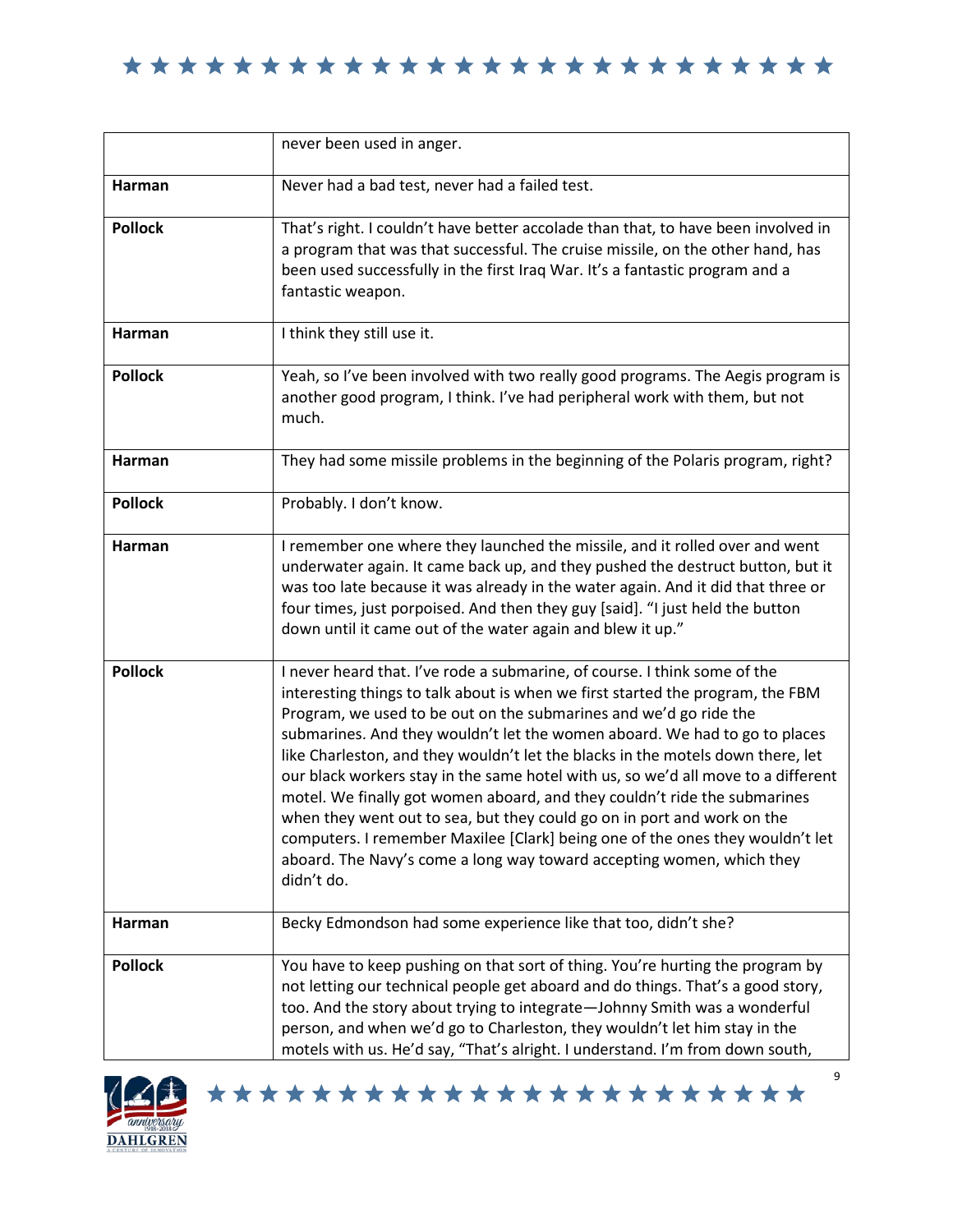| Harman            | and I understand." And we said, "No, we don't understand or accept it either."<br>He and Mac [McCoy] and Leamon [Smith] and people like that were just good<br>people. So we lived through that era too, the segregation era during this period,<br>and it affected the program badly. But we persisted, and gradually that<br>changed.<br>Well, those are important stories for the history of this base, the integration                                                                                                                                         |
|-------------------|--------------------------------------------------------------------------------------------------------------------------------------------------------------------------------------------------------------------------------------------------------------------------------------------------------------------------------------------------------------------------------------------------------------------------------------------------------------------------------------------------------------------------------------------------------------------|
|                   | stories and the roles of women. I mean, the FBM Program is where it began,<br>really because that's where the women started working.                                                                                                                                                                                                                                                                                                                                                                                                                               |
| <b>Pollock</b>    | Well, not really. The women started working with Rosie the Riveter. You forgot<br>that part [laughs]. One of our Elder Studies talks was on the four Rosies, and<br>this guy talked about Rosie the Riveter. That was just recently, a couple of<br>months ago. That was a big break, too, to get women on the production line,<br>producing things. They didn't use to do that. I hope they taught you that at<br>Mary Washington. Women come a long way.                                                                                                         |
| Harman            | This base had a lot of women during World War II that worked on base.                                                                                                                                                                                                                                                                                                                                                                                                                                                                                              |
| <b>Pollock</b>    | I don't see what we would've done here at Dahlgren if we hadn't had women<br>working. If we'd had that kind of problem of non-acceptance of women in the<br>workforce, we would've had a hell of a time getting a job done. Some of our<br>best people were women working on the FBM Program. And I noticed in the last<br>telephone book that I had was that a lot of them are branch heads now.                                                                                                                                                                  |
| Harman            | They are in Tomahawk for sure. Branch heads, division heads.                                                                                                                                                                                                                                                                                                                                                                                                                                                                                                       |
| <b>Pollock</b>    | And FBM, too. And this was some years ago. A lot of these women have retired<br>now, like Janice Cooper and a lot of people like that. They were branch heads at<br>least. They got that far. That's good. They should've been further. They<br>should've been division heads. And Carol Wilson, was when I moved over to E<br>Department, she was the division head, and she still worked on the program<br>after they put me in charge. I hope with her compliance. She was certainly nice<br>about it. And she was a good person, really very smart, very good. |
| Harman            | Well, we appreciate you coming over to talk to us today. It's been a good<br>session.                                                                                                                                                                                                                                                                                                                                                                                                                                                                              |
| <b>Pollock</b>    | I hope it was helpful.                                                                                                                                                                                                                                                                                                                                                                                                                                                                                                                                             |
| <b>Conclusion</b> | Thank you for listening to this week's Dahlgren Centennial Podcast, and<br>hopefully you have learned another interesting aspect of what our people<br>accomplish for the Navy and for our nation.                                                                                                                                                                                                                                                                                                                                                                 |